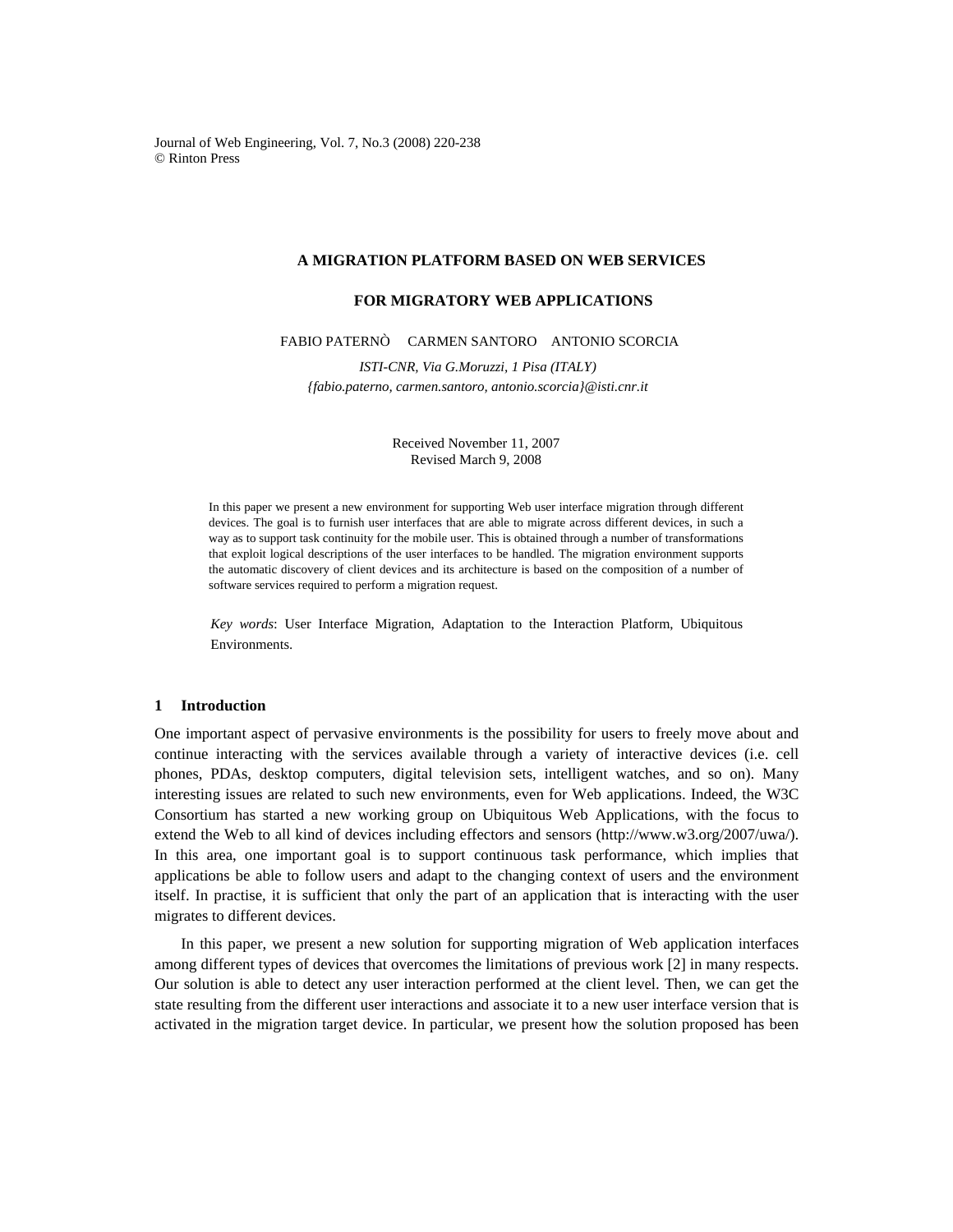encapsulated in a service-oriented architecture and supports Web interfaces with different platforms (fixed and mobile) and modalities (graphical, vocal, and their combination). The new solution also includes a discovery module, which is able to detect the devices that are present in the environment and collect information on their features. Users can therefore conduct their regular access to the Web application and then ask for a migration to any device that has already been discovered by the migration server. The discovery module also monitors the state of the discovered devices, automatically collecting their state-change information in order to understand if there is any need for a server-initiated migration. Moreover, we show how the approach is able to support migration across devices that support various interaction modalities. This has been made possible thanks to the use of a logical language for user interface descriptions that is independent of the modalities involved, and a number of associated transformations that incorporate design rules and take into account the specific aspects of the target platforms.

In the paper, after discussing related work, we provide an overall introduction of the environment, followed by a discussion on device discovery mechanisms used in the environment. Next, we focus on the logical descriptions used by the migration environment and how they are created by a reverse engineering process starting with the source desktop Web pages. Then, we provide the description of the semantic redesign module, explain how the migration environment functionalities have been incorporated. Lastly, we present an example application describing a migration through desktop, mobile and vocal, and draw some conclusions.

## **2 Related Work**

The increasing availability of various types of electronic interactive devices has raised interest in model-based approaches, mainly because they provide logical descriptions that can be used as a starting point for generating interfaces that adapt to the various devices at hand. In recent years, such interest has been accompanied by the use of XML-based languages, such as UsiXML [5] and TERESA XML [7] for representing the aforementioned logical descriptions. The research in this area has mainly focused on how to help designers efficiently obtain different versions of an application that adapt to the various interaction features of the different devices, but also contributions for runtime support have started to be proposed. For example, the Personal Universal Controller [8] automatically generates user interfaces for remote control of domestic appliances. The remote controller device is a mobile device, which is able to download specifications of the functions of appliances and then generate the appropriate user interface to access them. The architecture is based on a bidirectional asynchronous communication between the appliance and the remote controller. However, the process of discovering the device is far from automatic as the user needs to manually enter the device's network address in the remote control application before any other action can be performed. ICrafter [11] is a more general solution for user interaction in ubiquitous environments, which generates adaptive interfaces for accessing services in such environments. In ICrafter, services signal their presence by periodically sending broadcast messages. A control appliance then requests a user interface for accessing a service or an aggregation of services by sending its own description, consisting of the user interface languages supported (i.e. HTML, VoiceXML) to an entity known as the Interface Manager, which then generates the user interface and sends it back to the appliance. However, ICrafter does not support the possibility of transferring the user interface from one platform to another, while the user is interacting with it, maintaining the client-side state of the interface.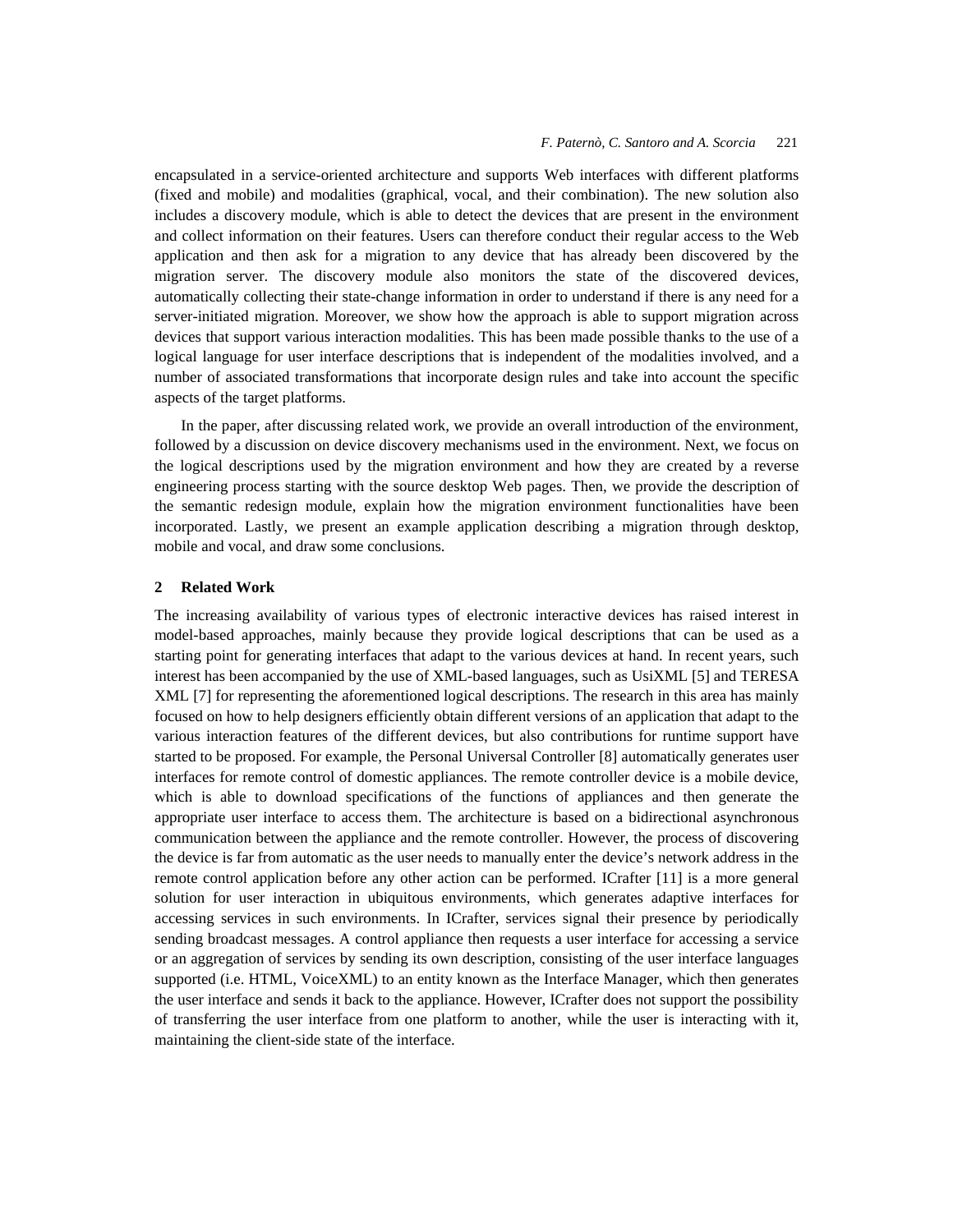SUPPLE [4] generates adaptive user interfaces taking functional specifications of the interfaces, a device model and a user model as input. The remote solver server that acts as the user interface generator is discovered at bootstrap by the client devices, and they can thus request rendering of interfaces to it once it is discovered. However, discovery is limited to the setup stage of the system, and it does not monitor the runtime status of the system, thus loosing some of the benefits that could arise from a continuous monitoring activity. SUPPLE does not support the migration of a user interface from one device to another, but only adapts it to different types of platforms.

Luyten and Coninx [6] present a system for supporting distribution of the user interface over a federation or group of devices. Migratability, in their words, is an essential property of an interface and marks it as being continuously redistributable. These authors consider migration and distribution of only graphical user interfaces, while we provide a new solution supporting graphic, vocal and even multimodal user interface migration. A general reference model for user interfaces aiming to support migration, distribution and adaptation to the platform is proposed in [1], without providing specific architectural solutions for such issues. Our system, in particular, proposes a concrete software architecture that is able to support migration of user interfaces, associated with Web applications hosted by different application servers, among automatically discovered devices.

## **3 Overall Description of the Environment**

The main characteristics of migration are: device change, adaptation, and continuity. The basic idea is that people would like to freely move and still be able to continue to perform their tasks and thus the interactive part of an applications should be able to follow them and adapt to the changing context of use.



Figure 1 Migration Scenario.

Figure 1 provides an overview of the system through an example from the user viewpoint. First, there is a dynamic discovery of the new user device as it enters the environment. This is performed thanks to a small piece of software that has to be loaded onto the devices and through which the clients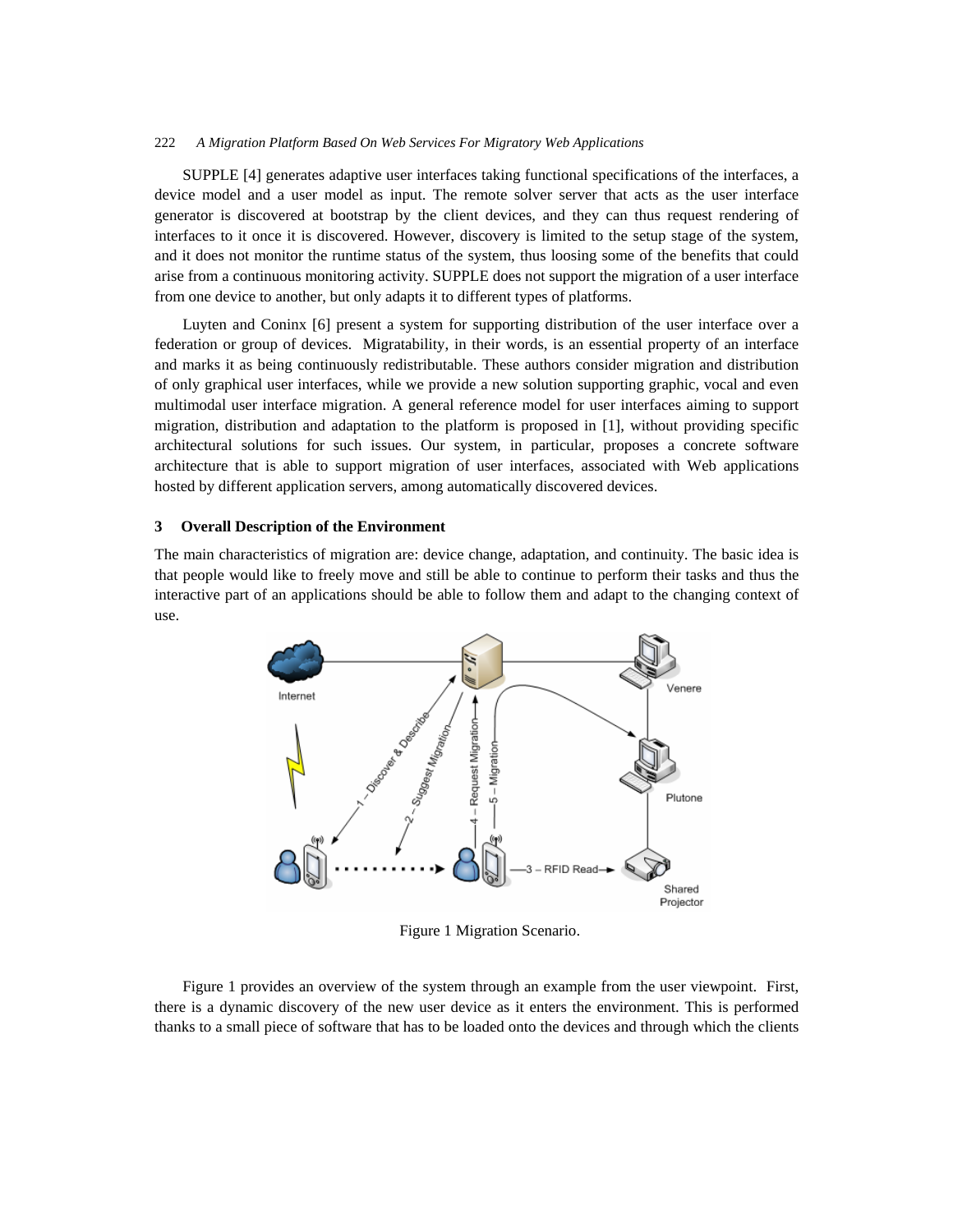are able to announce their presence in the migration environment. Then, the environment may suggest migration to a nearby device (automatic migration), or the user can explicitly request a specific migration. In the latter case, the user can select the target device either from a list of available devices or by pointing it with a RFID reader. Lastly, the user interface migrates to the target device with the mediation of the migration server. In the example in Figure 1, we consider a user-initiated migration, with a user using a PDA equipped with an RFID reader, which detects the tagged projector, which is associated with a PC that will be considered the target device.

Our migration environment is based on a service-oriented architecture involving multiple clients and servers: the architecture aims at providing interoperability between the different services, which can be also combined for delivering composite services, as it happens in the migration support. We assume that the desktop version of the considered applications already exists in the application servers. In addition, we have a migration platform, which is composed of a proxy service and a number of specific services and can be hosted by either the same or different systems.

Figure 2 shows the six main web services that have been identified to compose the migration platform:

- the Discovery Manager, which includes the functionalities for discovering the available devices and update the device list accordingly;
- the Migration Manager is the core of the system: it handles the communication with the other modules, and also includes proxy functionalities;
- the Reverse Engineering, is in charge of reversing the desktop implementation into a logical user interface description;
- the Semantic Redesign module, which transforms the logical description of the user interface designed for the source platform into a logical description of the user interface for the target migration platform;
- the State Mapper, which updates the final user interface with the values of the current state, which have been saved at the time the request of migration occurred;
- The UIGenerator, which reifies the logical concrete description into an implementation language for the target platform.

Figure 2 represents with UML interaction diagrams the main communication among the migration services. The process starts with the source and target devices notifying their presence to the Discovery Manager, which is in charge of discovering the available devices and updating the list of devices accordingly. Indeed, in order to allow for a good choice of the target device, information about the devices that are automatically discovered in the environment is saved. Such information mainly concerns device identification and interaction capabilities and, on the one hand, it enables users to choose a target migration device with more accurate and coherent information on the available targets and, on the other hand, it enables the system to suggest or automatically trigger migrations when the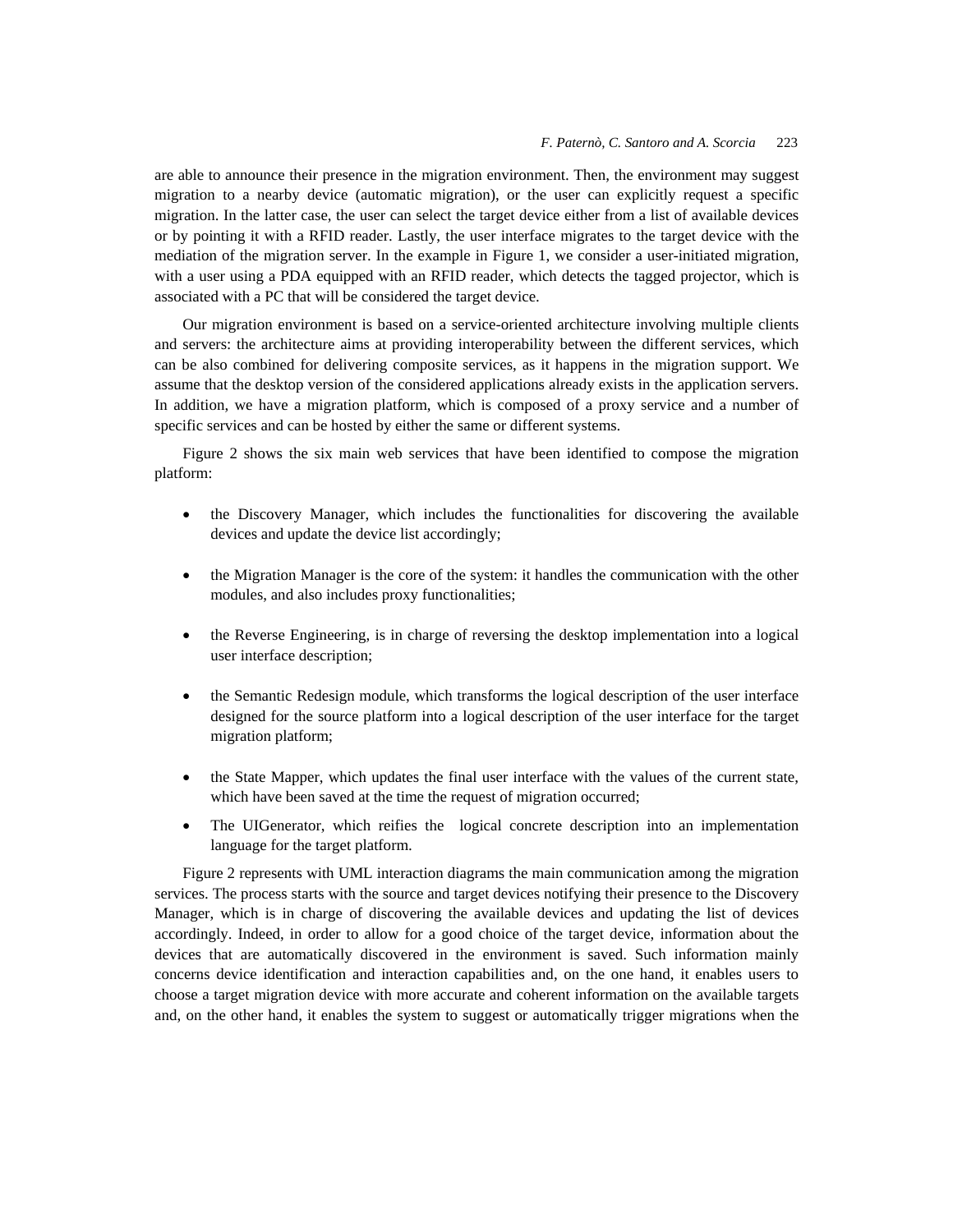conditions for one arise. Thus, both the system and the user have the possibility to trigger the migration process, depending on the surrounding context conditions.



Figure 2 Main communication among the migration services.

The migration clients are supposed to access the various applications through the proxy available within the Migration Server. This means that this module is in charge of intercepting the clients' request of accessing a page, retrieving such a page from Internet and saving it locally together with the referred entities (images, CSS files, etc.). Afterwards, the Migration Server receives from the source device the request for migration (which specifies the source device, the target device, and the URL of the page that has to be migrated), and it triggers the sequence of actions needed for fulfilling such a request.

The Migration Server, after receiving the request of migration by the source device, interrogates the target device asking about its availability/willingness for accepting a migrating user interface: if the migration is accepted, the environment detects the state of the application modified by the user input (elements selected, data entered, …) and identifies the last element accessed in the source device. This is obtained by JavaScript functions that are automatically inserted by the proxy server and are in charge of collecting the information that describes the state of the migrating page by accessing its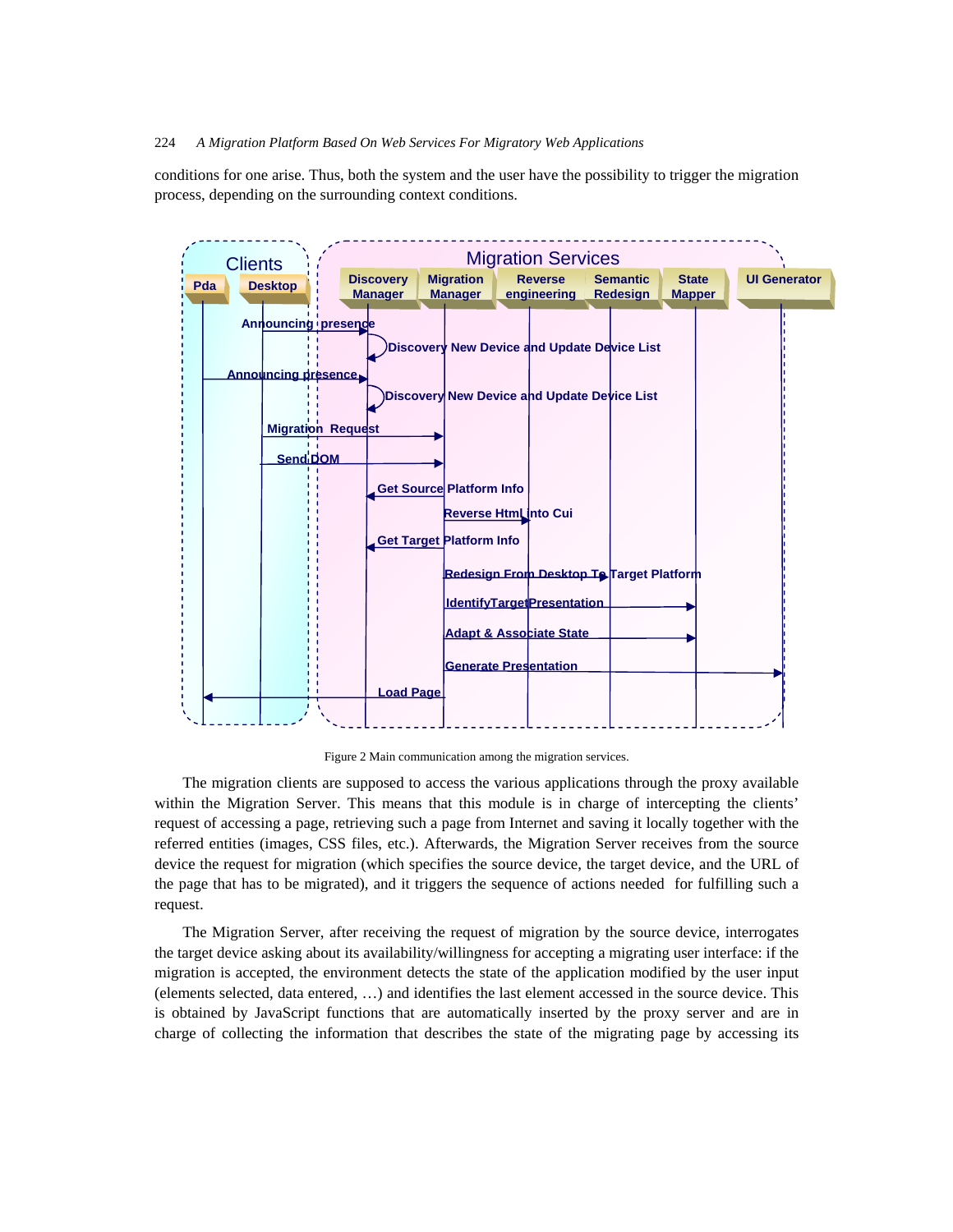DOM. The information is collected into a string formatted following a XML-based syntax and submitted to the server together with the IP of the target device. This information is sent to the server through an AJAX script. The reason for this is that only the application running on the client device can access the DOM and the AJAX callback can transmit the data without requiring any additional explicit action from the user.

Then, the Migration Manager gets information about the source device and builds the logical descriptions of the corresponding desktop page by invoking the Reverse Engineering service of our system. At this point, the Migration Manager asks the Discovery Manager information about the target device in order to understand for which platform the redesign process has to be carried out. Indeed, the result of the reverse engineering process, together with information about target platform is used as input for the Semantic Redesign service, in order to perform a redesign of the user interface for the target platform. This part of the migration environment transforms the logical description of the desktop version into the logical description for the new platform. This solution allows the environment to exploit semantic information contained in the logical description and obtain more meaningful results than transformations based only on the analysis of the specific implementation language used for the final UI.

Afterwards, the Migration Manager has to identify on the target device the logical presentation to be activated. In this case the problem to solve is that in some cases there is no one-to-one mapping between the pages in the source and the target device: for example one desktop page can be mapped onto multiple mobile pages in case of a desktop-to-mobile migration. In such cases the page activated on the target platform is the one that supports the last user input in the source device in order to allow the users to continue from the point they left off. Once such a presentation has been identified on the target device, the Migration Manager asks the State Mapper to adapt the state of the concrete user interface with the values that have been saved previously. Then, once the concrete user interface adapted with the new values has been obtained, the reification of such a logical description towards the final user interface for the target platform is delivered by the UIGenerator module and finally, the resulting page is sent to the target device.

Users have two different ways of issuing migration requests. The first one is to graphically select the desired target device in their migration client. Users only have the possibility of choosing those devices that they are allowed to use and are currently available for migration. The second possibility for issuing migration requests occurs when the user is interacting with the system through a mobile device equipped with an RFID reader. In this case, users could move their device near a tagged migration target and keep it close from it for a number of seconds in order to trigger a migration to that device. In this case, in addition to a spatial threshold used to indicate when the user is sufficiently close to trigger a migration, a time threshold has been defined in order to avoid accidental migration, for example when the user is just passing by a tagged device. This second choice offers users a chance to naturally interact with the system, requesting a migration by just moving their personal device close to the desired migration target, in a straightforward manner.

Migration can also be initiated by the system skipping explicit user intervention in critical situations when the user session could accidentally be interrupted by external factors. For example, we can foresee the likelihood of having a user interacting with a mobile device that is shutting down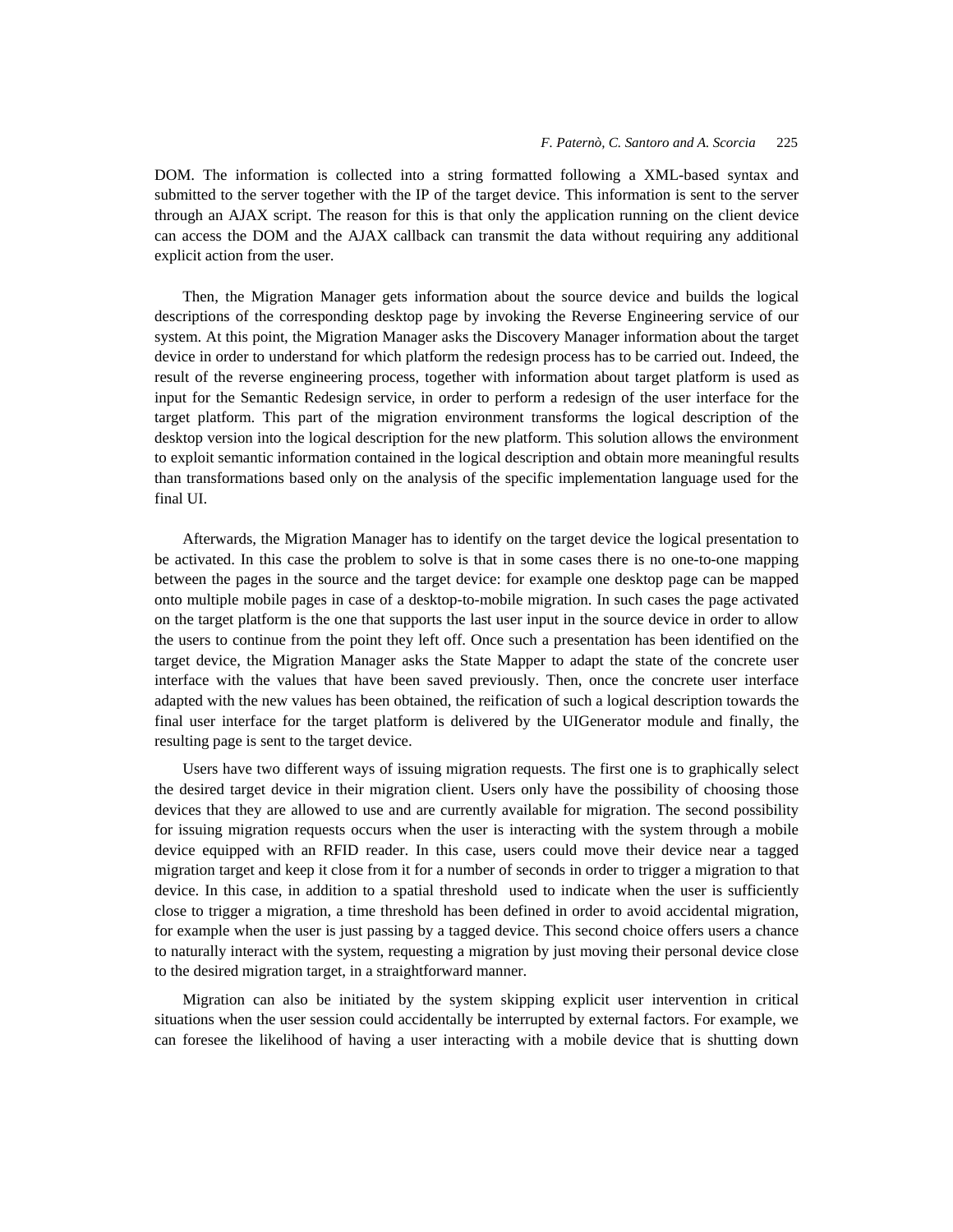because its battery power is getting too low. Such situations can be recognised by the system and a migration is automatically started to allow the user to continue the task from a different device, avoiding potential data loss.

Alternatively, the server can provide users with migration suggestions in order to improve the overall user experience. This happens when the system detects that in the current environment there are other devices that can better support the task being performed by the user. For example, if the user is watching a video on a PDA and a wide wall-mounted screen, obtained through connecting a projector to a desktop PC, is detected and available in the same room, the system will prompt the user to migrate to that device, as it could improve his performance. However, the user can continue to work with the current device and refuse the migration. Receiving undesired migration suggestions can be annoying for the user, thus users who want to receive such suggestions when better devices are available must explicitly subscribe to allow for this mixed-initiative migration activation service. In any case, once a migration has taken place, nothing prevents the user or the system from performing a new migration to another available device.

## **4 Device Discovery**

Device discovery is another important aspect in migratory user interface environments. It allows the system to identify potential migration-source and migration-target devices. The technology that enables this discovery in our migration architecture is a custom discovery protocol explicitly created at the Internet Protocol (IP) level. The protocol is implemented as a module in the server, and as a client application on each of the devices. The design of this protocol provides multicast mechanisms for peerto-peer device and service discovery, using well-known UDP/IP mechanisms. Once the module and the user devices have discovered each other, they make use of reliable unicast TCP/IP connections to provide service description and service monitoring primitives to the system. The implementation and use of the description capabilities of our discovery protocol provides means for the system to gather a rich set of information from the devices that are present in the environment, regarding both their interaction and communication capabilities as well as their general computational ones.

The device discovery of our migration infrastructure is based on multicast datagrams using UDP/IP. When one device enters the network, it issues a discovery message to a well-known multicast address to which all existing devices must subscribe. Subscription to multicast groups is handled by the network equipment and usually limited to the current subnet. In any event, when this discovery message is received by the other network peers, they respond by sending a unicast message to the issuer of the discovery request. In this way, all active migration clients and servers found in the network discover each other via a minimal exchange of network packets. At this point, the discovery algorithm changes depending on the nature of the migration application running on that particular device. If the device is to act as a server, then a unicast description request will be sent to all the discovered devices, requesting them to present themselves by sending an XML description file to the server device. This description will be saved in the server for future reference. If, on the other hand, the device is to act as a client to the migration infrastructure, then it will wait until a server is found and a description file is requested by it. Once this state is reached, the system is configured and fully functional. In order to guarantee consistency, keep-alive multicast messages are sent by all parties every second. When no keep-alive is received from a given device for a configurable amount of time,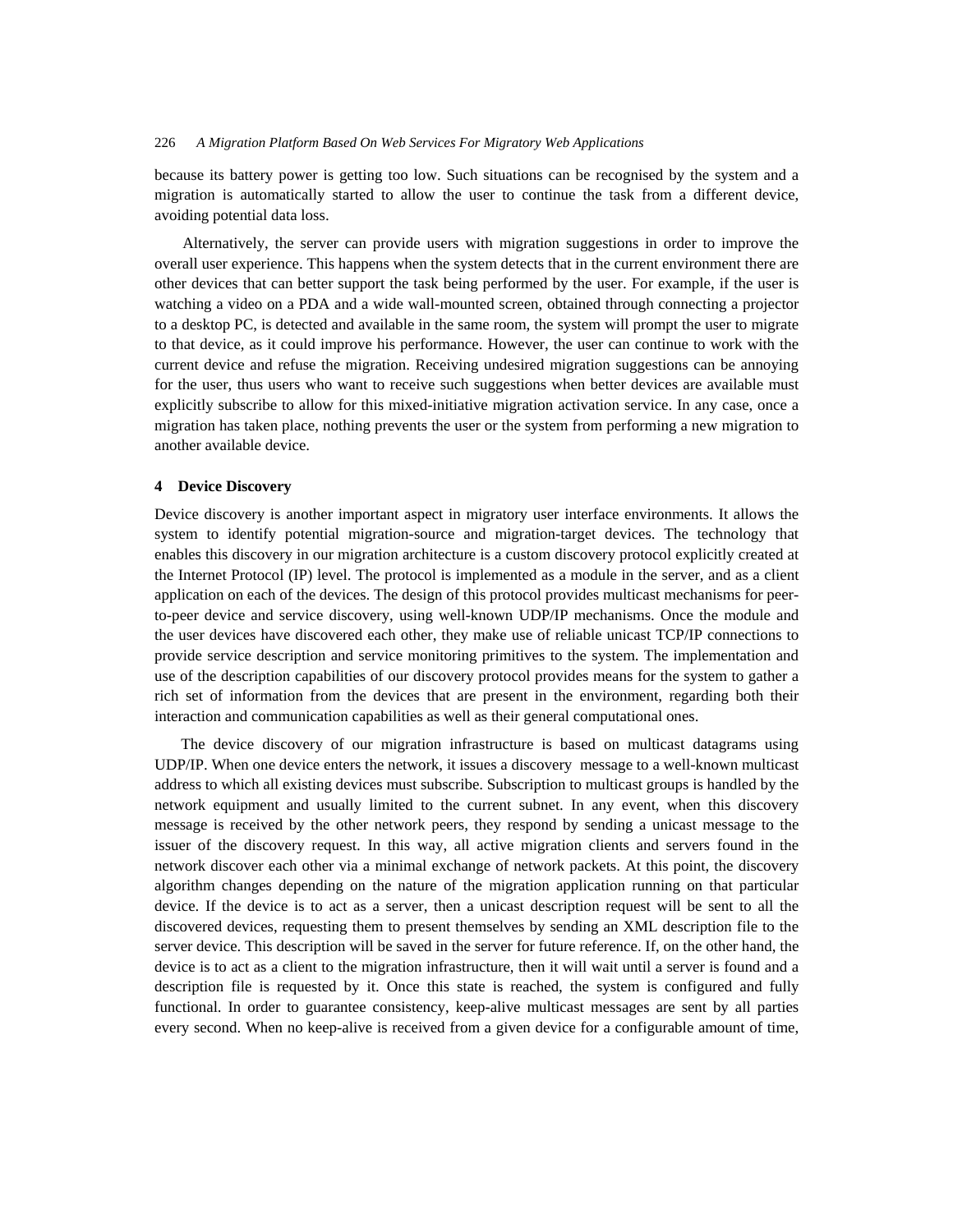the device is deemed as having departed the network and no further communications are allowed with it until proof of its re-activation is gathered, in the manner of new multicast keep-alive messages. The periodicity of the keep-alive datagrams is low enough to ensure no considerable network traffic will be generated.

In order to supply the migration server with information about the devices that are present in the environment, XML-based device description files have been used. These files include all the relevant information the migration server needs in order to identify the device and find out its capabilities and features. The description files also provide an efficient way to monitor the state of the devices available in the environment by allowing the migration server and other interested parties to subscribe to certain events in order to receive a notification message each time a device state-change occurs. This has improved the support for automatic migration through richer and more accurate monitoring of the environment and the user interactions with it. The use of our custom discovery protocol in combination with these XML description files has proven to be successful and addresses our objectives and goals. In our new discovery-enabled prototype, users do not need to manually specify the IP address of the migration server, since the middleware automatically discovers it for them. Neither do they need to login their personal interaction device into the migration environment, as their devices are automatically detected by the system both when connecting to it and when disconnecting from it. Thus, the new migration architecture offers an increased robustness and better consistency over the previous versions of our migration prototype, without increasing the prototype's complexity from the development point of view, and keeping things transparent and simple for the end user.

### **5 The User Interface Logical Descriptions Supported**

Our migration environment considers different logical views of the user interface, each one giving a different level of abstraction of the users' interactions with the system:

- The task level, where the logical activities are considered.
- The abstract interface level, consisting of a platform-independent description of the user interface, for example at this level we can find elements such as a selection object.
- The concrete interface level, consisting of a platform-dependent but implementation language independent description of the user interface, for example in the case of a graphical user interface, the abstract selection object can become a radio button, a list or a pull-down menu.
- The final user interface, the actual implemented user interface.

The abstract description level represents platform-independent semantics of the user interface and is responsible for how interactors are arranged and composed together (this will also influence the structure of the final presentations). In this case the semantics refers to the type of effect that the user interface element is expected to support.

The concrete description represents platform-dependent descriptions of the user interface and it is responsible for how interactors and composition operators are refined in the chosen platform with their related content information (text, labels, etc.).

The concrete description adds information regarding concrete attributes to the structure provided by the abstract description. The abstract description is used in the interface redesign phase in order to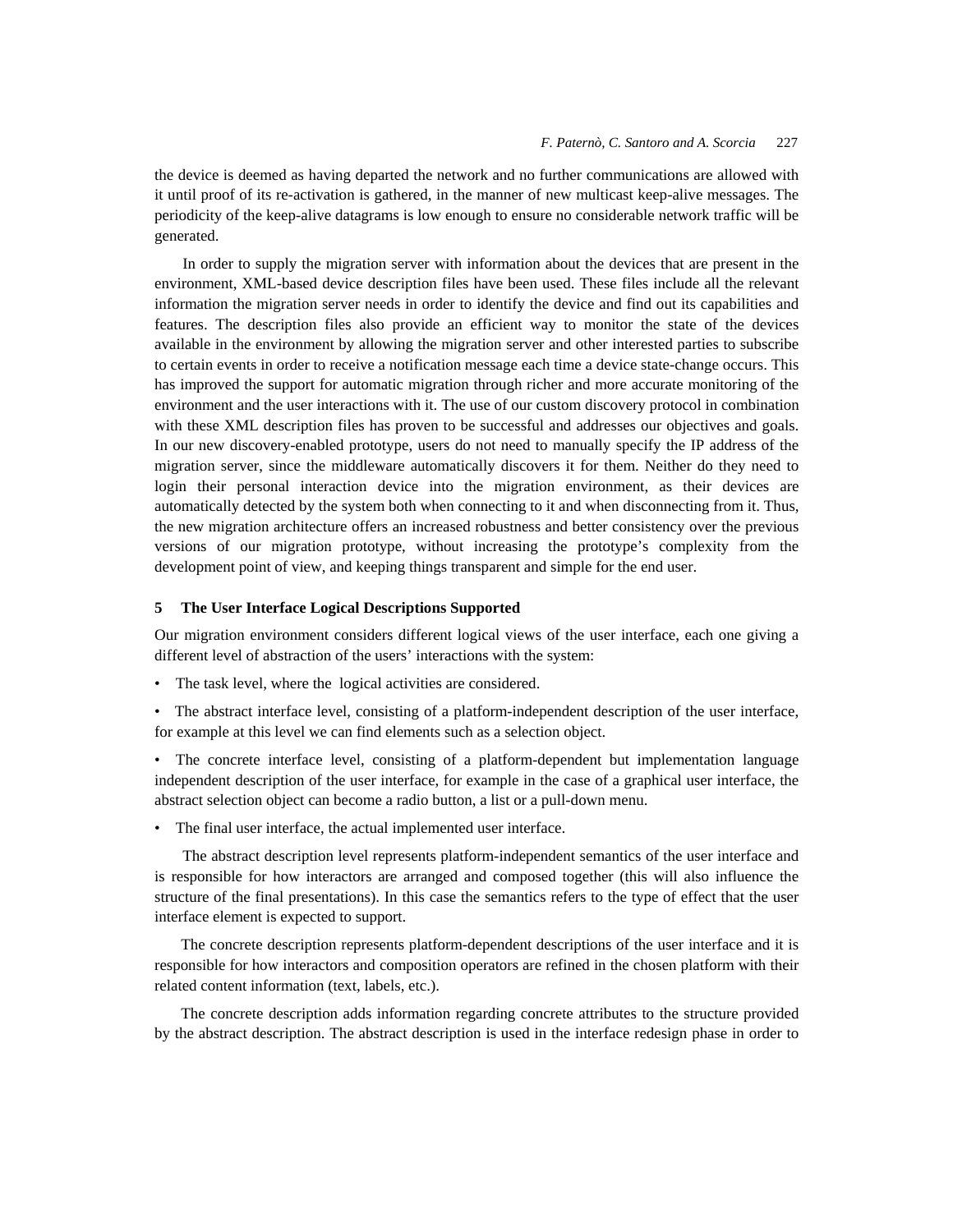drive the changes in the choice of some interaction object implementations and their features and rearrange their distribution into the redesigned pages. Both task and logical interface descriptions are used in order to find associations between how the task has been supported in the original interface and how the same task should be supported in the redesigned interface, and associate the runtime state of the migrating application. To provide an example of what such abstraction levels represent, we can consider the task of setting the temperature in a room. Such task is an interaction editing task (since it allows for modifying a value), which can be supported in abstract terms by an interactor through which it is possible to edit a quantity within a predefined range (numerical\_edit\_in\_range). At the concrete level, depending on the considered platform, such interactor can be rendered through a vocal command (on a vocal platform) or a graphical gauge (on a graphical platform).



Figure 3 The specification of the abstract user interface language used in our migration approach

We have used TERESA XML for the logical description of the structure and interface elements [7]. The logical description of the user interface is organised in presentation(s) interconnected by connection elements (see Figure 3). Connections are defined by their source and target presentations, and the particular interactor in the source presentation in charge of triggering the activation of the target presentation. Thus, connections are used to define the navigation model. Presentations are made up of logical descriptions of interaction objects called interactor elements. Interactors are composed by means of composition operators. The goal of such composition operators is to identify the designers'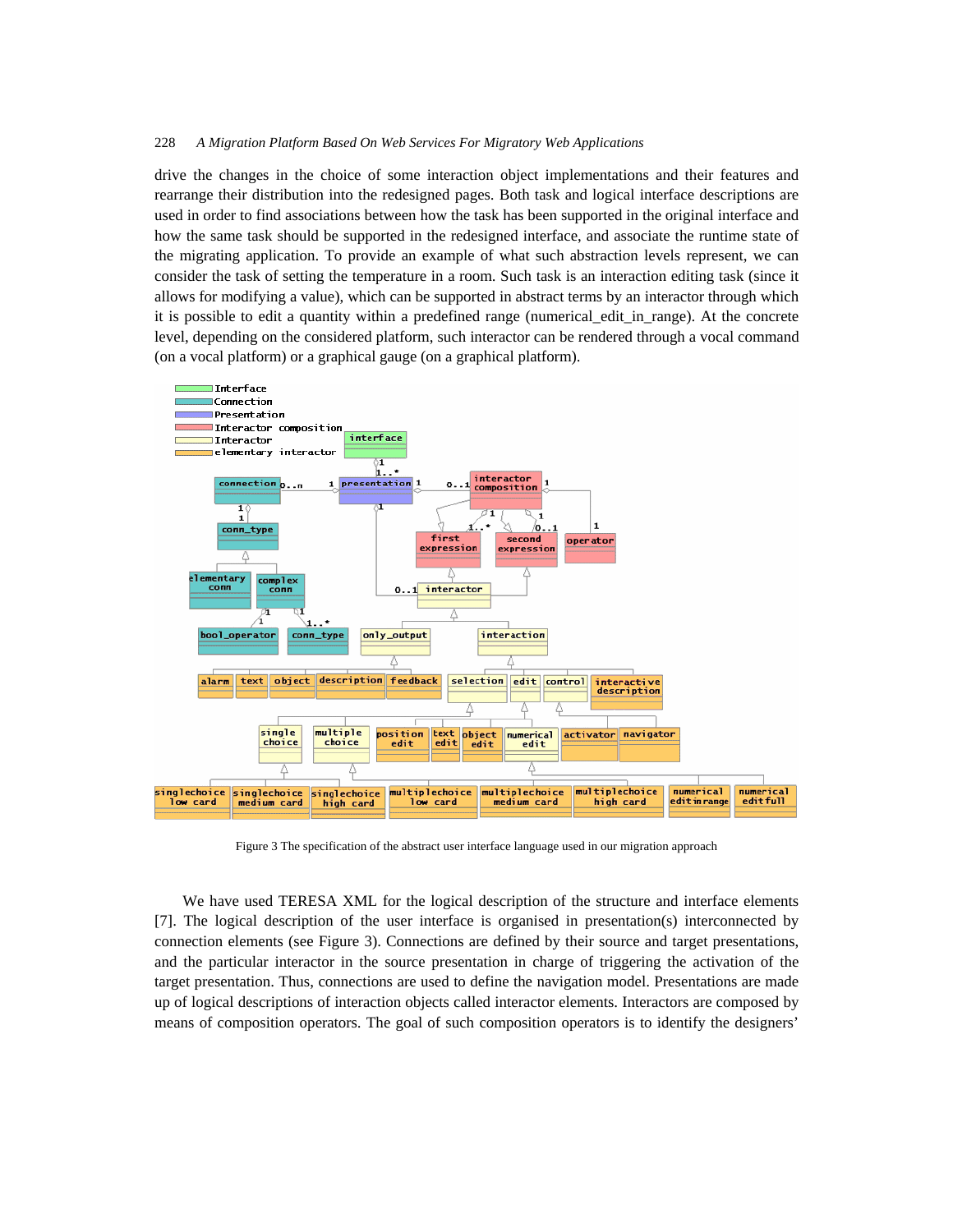communication goals, which determine how the interactor should be arranged in the presentation. Thus, we have a grouping operator indicating that there is a set of elements logically connected to each other, a relation operator indicating that there is one element controlling a set of elements, a hierarchy operator indicating that different elements have different importance for users, and an ordering operator indicating some ordinal relation (such as a temporal relation) among some elements.

## **6 From Web Pages to Logical Descriptions**

The main purpose of the reverse engineering service is to capture the logical design of the interface (in terms of basic tasks and ways to structure the user interface), which is then used to drive the generation of the interface for the target device. In order to support the automatic redesign for migration purposes, we need to access the relevant abstract descriptions. Thus, the reverse engineering module of our migration environment is able to take Web pages and then provide the necessary corresponding abstract logical descriptions.

Some work in this area has been carried out previously. For example, WebRevEnge [9] automatically builds the task model associated with a Web application, whereas Vaquita [3] and its evolutions build the concrete description associated with a Web page. The reverse transformation can reverse Web sites implemented in (X)HTML, including those which have associated CSS stylesheets. A Web site is reversed considering one page at a time and reversing it into a concrete presentation. When a page is reversed into a presentation, its elements are reversed into different types of concrete interactors and combination of them by recursively analysing the DOM tree of the X/HTML starting with the *body* element and going in depth. For each tag that can be directly mapped onto an interactor a specific function analyses the corresponding node and extracts information to generate the proper interactor or composition operator.

In order to get the DOM tree, well formed X/HTML files are needed. However, since many of the pages available on the Web do not satisfy this requirement, before reversing the page, the W3C Tidy parser is used for correcting features like missing and mismatching tags and returns the DOM tree of the corrected page, which is analysed recursively starting with the body element and going in depth. After the first generation step, the logical description is optimised by eliminating some unnecessary grouping operators (mainly groupings composed of one single element) that may result from the first phase. Each logical presentation can contain both elementary interactor objects and composition operator elements, allowing for combining objects in structured expressions. The composition operators can contain both simple interactors and multiple composition operators. Our reverse engineering transformation identifies the corresponding logical basic tasks [10]. This is useful for two main reasons: the interface on the target device should be activated at a point supporting the last basic task performed on the source device in order to allow continuity, and in the redesign phase it is important to consider whether the type of tasks to support is suitable for the target device.

Three basic cases can be identified (the algorithm is summarised in Figure 4) depending on the node analysed:

• The XHTML element is mapped onto a concrete interactor. This is a recursion endpoint. The appropriate interactor element is built and inserted into the XML-based logical description. For example, DOM nodes corresponding to the tags  $\langle \text{img} \rangle$ ,  $\langle \text{a} \rangle$  and  $\langle \text{select} \rangle$  cause the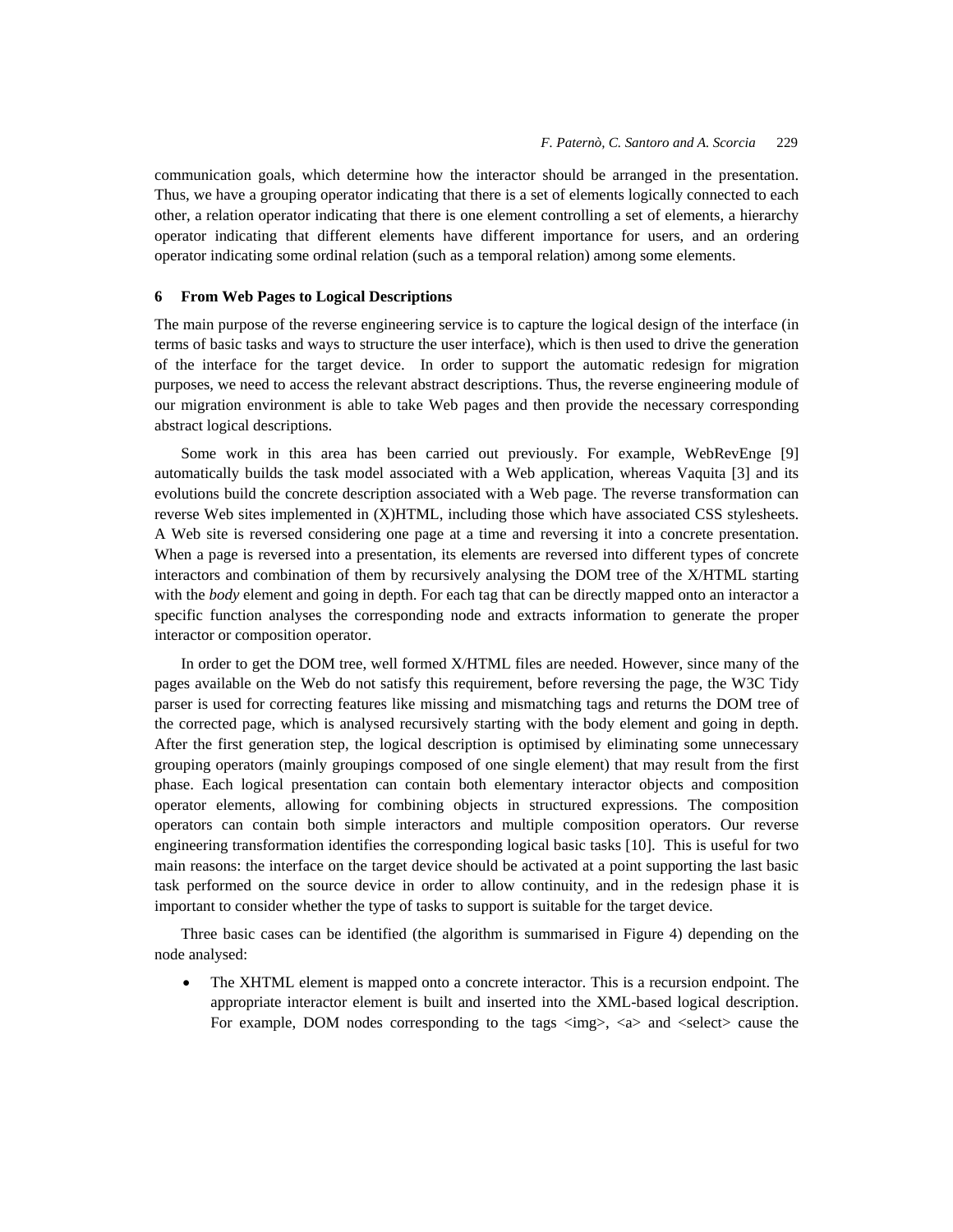generation of concrete objects of type respectively image, navigator and selection. The properties of the objects in the source page considered are also used to fill in the attributes of the corresponding concrete user interface elements, out of the peculiarities used in the specific final language used for implementing the page of the source device. For instance, the italic attribute of a text concrete element is set to true although in the HTML implementation it might appear as either  $\langle i \rangle$  or  $\langle em \rangle$ .

- The XHTML node corresponds to a composition operator. In this case, after creating the proper composition element, the function is called recursively on the XHTML node subtrees. The subtree analysis can return both elementary interactors and composition of them. In both cases the resulting nodes are appended to the composition element from which the analysis started. For example, the node corresponding to the tag <form> is reversed into a Relation composition operator,  $\langle$ ol $\rangle$  into an Ordering,  $\langle$ ul $\rangle$  into a Grouping. Depending on the considered node to be reversed, appropriate attributes are also stored in the resulting element at the concrete level (e.g. typical HTML desktop  $\langle$ ul $\rangle$  lists will be mapped at the concrete level in a grouping expression using bullets listed following a vertical positioning).
- The node does not require the creation of an instance of an interactor in the concrete specification (for example, if in the Web page there is the definition of a new font, no new element is added in the concrete description). On the one hand, if the node has no children, no action is taken and we have a recursion endpoint (this can happen for example with line separators like  $\langle$ br $\rangle$  tags). On the other hand, if the node has children, each child subtree is recursively reversed and the resulting nodes are collected into a grouping composition which is in turn added to the result.



Figure 4: The Reverse Engineering Algorithm.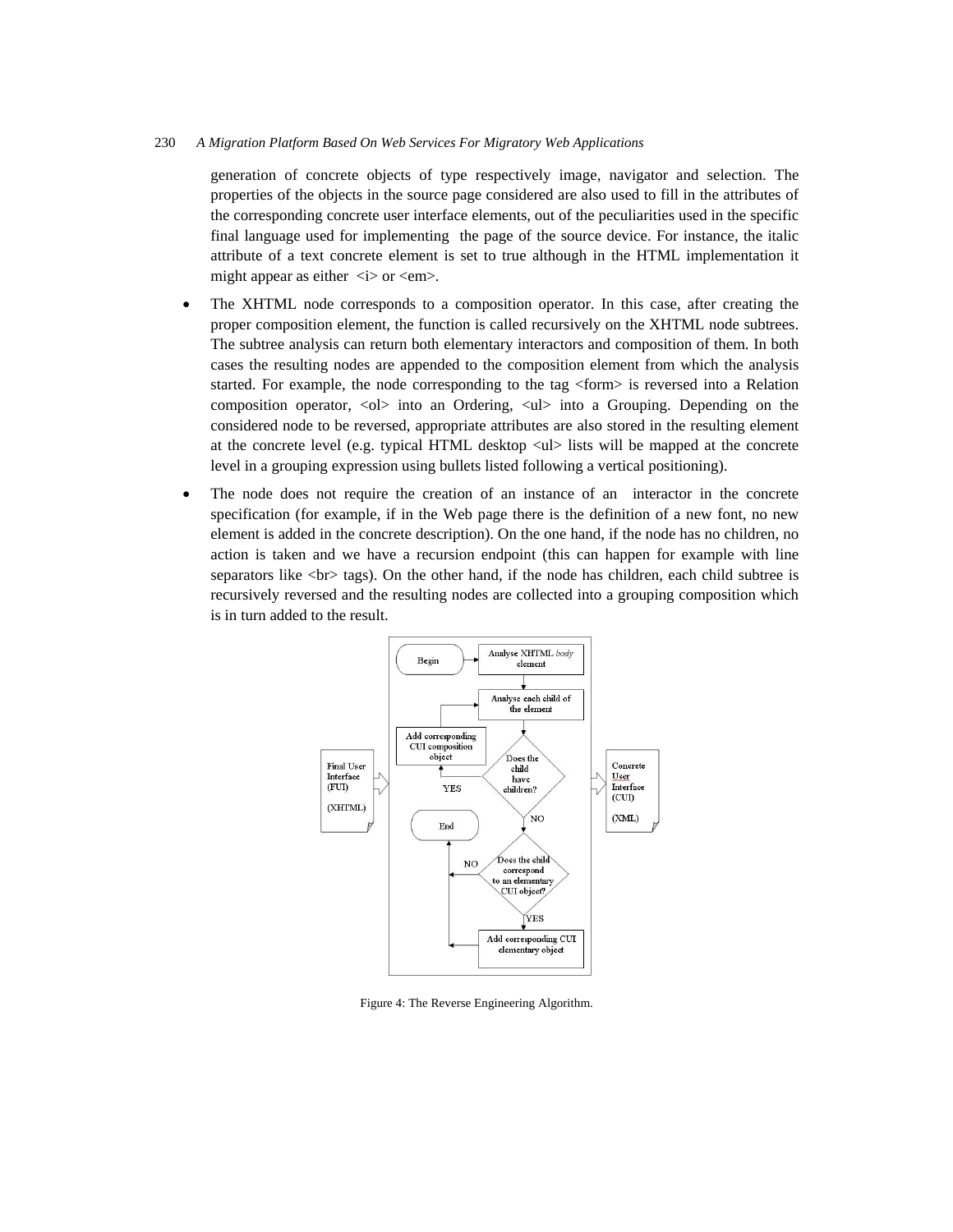Our environment is able to reverse engineer, redesign, and migrate Web sites implemented with XHTML and CSS. All the tags of these standards can be considered and manipulated.

An algorithm has been developed for handling code in Web pages that is implemented in different languages, for instance applets and Flash applications, which are generally identified by <object> tags with further attributes in their specification (e.g. title, etc.). The algorithm aims to map applets/flash elements to concrete (simpler) elements, taking into account the provided specification of such elements and also the capability of the target platform considered. For instance, if an applet/flash element has no siblings and there is no further data in its specification, the algorithm simply removes the corresponding node, otherwise it can map it into a e.g. textual string whose label is derived from the title attribute within the specification of the flash/applet code.

#### **7 Semantic Redesign for Different Types of Platforms**

The redesign transformation aims at changing the design of a user interface. In particular, we propose a redesign for identifying solutions suitable for a different platform, which is performed automatically by exploiting semantic information contained in the logical description of the user interface (created by the reverse process). Given the limited resources in screen size of mobile devices (such as cell phones or PDAs), desktop presentations generally must be split into a number of different presentations for the mobile devices. The logical description provides us with some semantic information that can be useful for identifying meaningful ways to split the desktop presentations along with the user interface state information (the actual implemented elements, such as labels, images, etc.).

The Redesign Service analyses the input from the desktop logical descriptions and generates an abstract and concrete description for the target platform from which it is possible to automatically obtain the corresponding user interfaces. The redesign module also decides how abstract interactors and composition operators should be implemented in the target mobile platform. In order to automatically redesign a desktop presentation for a different platform we need to consider semantic information and the limits of the available resources. Indeed, if we only consider the physical limitations we may end up dividing large pages into small pages which are not meaningful. Previous approaches to semantic redesign [2] were not able to dynamically calculate the cost sustainable by the target device and that of the Web pages under consideration, thus providing rather limited results in terms of adaptation.

Figure 5 shows the various phases of semantic redesign in the case of desktop-to-mobile transformations. There are three main phases: transforming the desktop logical interface into a mobile logical interface, calculating the cost of such a new user interface in terms of resources, and splitting the logical interface into presentations that fit the cost sustainable by the target device. The first phase mainly changes the concrete elements of the desktop description into concrete elements that are supported by the mobile platform (for example a radio-button with several elements can be replaced with a pull-down menu that occupies less screen space). In this phase the images are resized according to the screen size of the target devices, keeping the same aspect ratio. In some cases they may not be rendered at all because the resulting resized image would be too small or the mobile device does not support them. Text and labels can be transformed as well, since they may be too long for the mobile devices. In converting labels we use tables able to identify shorter synonyms.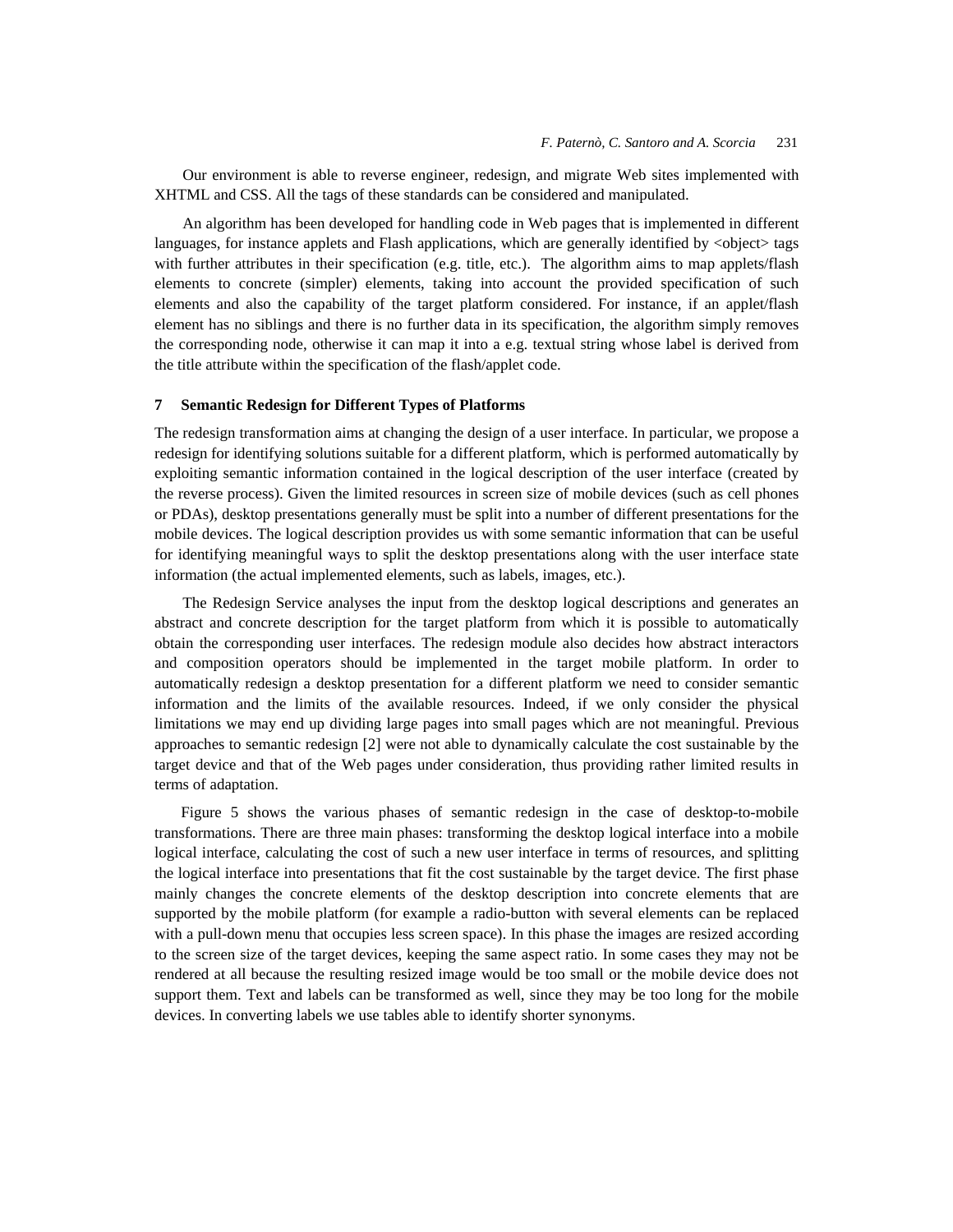

Figure 5 Desktop-to-Mobile Semantic Redesign

In order to automatically redesign a desktop presentation for a mobile device we need to consider semantic information and the limits of the available resources. If we only consider the physical limitations we may end up dividing large pages into smaller ones that are not meaningful. To avoid this, we also consider the composition operators indicated in the logical descriptions.

To this end, our algorithm tries to maintain interactors that are composed together through some composition operator in the same final presentation, thus preserving the communication goals of the designer and obtaining consistent interfaces. In addition, the page splitting requires a change in the navigation structure with the need for additional navigator interactors that allow for accessing the newly created pages.

The algorithm for calculating the costs and splitting the presentations accordingly is based on the number and cost of interactors and their compositions. The cost is related to the interaction resources consumed, e.g.: number of pixels of images, font sizes. After the initial transformation, which replaces the desktop concrete elements with mobile concrete elements (for example, a text area for the desktop platform could be transformed into a simpler text edit on the mobile platform), the cost of each presentation is calculated. If it fits the cost sustainable by the target device, then no other processing is applied. Otherwise, the presentation is split into two or more pages following this approach: the cost of each composition of elements is calculated. The one with the highest cost is associated to a newly generated presentation and it is replaced in the original presentation with a link to such a new presentation. Thus, if the cost of the original presentation after this modification is less or equal the maximum cost that can be supported by a single mobile presentation then the process terminates, otherwise the algorithm is recursively applied to the remaining composition of elements. In case of a complex composition of interface elements that cannot be entirely included in a single presentation because of its high cost for the target device, the algorithm aims to equally distribute the interactors amongst two corresponding presentations of the mobile device.

More specifically, the transformation follows the subsequent main criteria:

- The implementation of the logical interactors may change according to the interaction resources available in the target platform (for example an input desktop text area, could be transformed into an input mobile text edit or also removed, because writing of long text is not a proper activity for a mobile device).
- The images should be resized according to the screen size of the target devices, keeping the same aspect ratio. In some cases they may not be rendered at all because the resulting resized image is too small or the mobile device does not support them.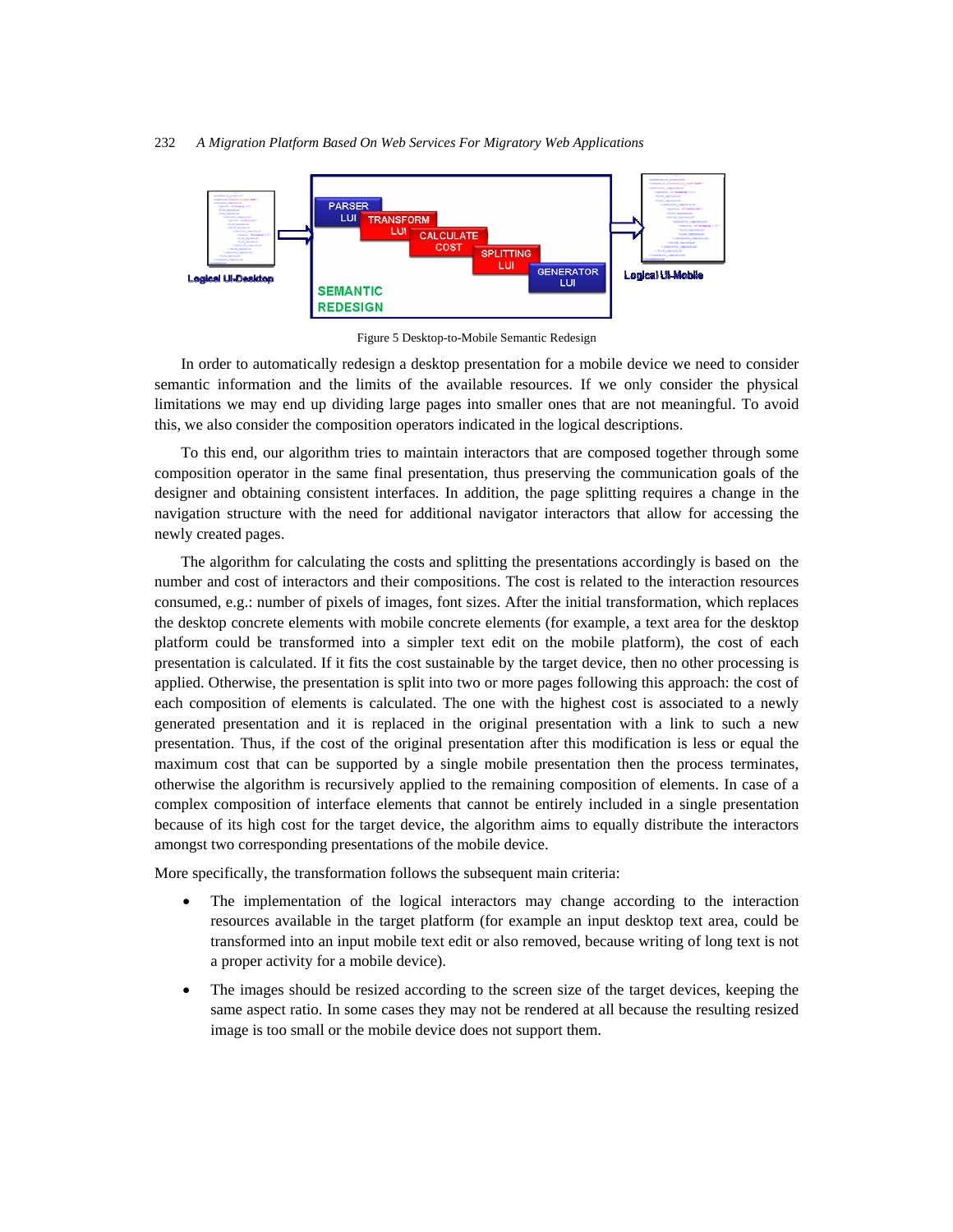- Text and labels can be transformed as well because they may be too long for the mobile devices. In converting labels we use tables able to identify shorter synonyms.
- The presentation split from desktop to mobile takes into account the composition operators because they indicate semantic relations among the elements that should be preserved in the resulting mobile interface.
- Another aspect considered is the number and cost of interactors. The cost is related to the interaction resources consumed, so it depends on pixels required, size of the fonts and other similar aspects.
- The connections of the resulting interface should include the original ones and add those derived from the presentation split.

With reference to the last bullet (connections that might be added after a presentation split), the following rules have been applied for creating the new connections:

• Original connections of desktop presentations are associated to the mobile presentations that contain the interactor triggering the associated transition. The destination for each of these connections is the first mobile presentation obtained by splitting the original desktop destination presentation.

• Composition operators that are allocated to a new mobile presentation are substituted in the original presentation by a link to the new presentation containing the first interactor associated with the composition operators.

When a set of interactors composed through a specific operator has been split into multiple presentations because they do not fit into a single mobile presentation, then we need to introduce new connections to navigate through the new mobile presentations.

As we said before, in the transformation process we take into account semantic aspects and the cost in terms of interaction resources of the elements considered. The cost that can be supported by the target mobile device is calculated by identifying the characteristics of the device through the user agent information in the HTTP protocol, which can be used to access more detailed information in its UAProfile, when available. Examples of elements that determine the cost of interactors are the font size (in pixels) and number of characters in a text, and image size (in pixels), if present. One example of the costs associated with composition operators is the minimum additional space (in pixels) needed to contain all its interactors in a readable layout. This additional value depends on the way the composition operator is implemented (for example, if a grouping is implemented with a fieldset or with bullets). Another example is the minimum and maximum interspace (in pixels) between the composed interactors. After such considerations, it is easy to understand that each mobile presentation could contain a varying number of interactors depending on their consumption of interaction resources.

If we consider redesigning for the vocal platform, there are some specific issues to be considered. For example, in vocal platforms, it is important that the system always provides feedback when it correctly interprets a vocal input and it is also useful to provide meaningful error feedback in the event of poor recognition of the user's vocal input. At any time, users should be able to interrupt the system with vocal keywords (for example "menu") to access other vocal sections/presentations or to activate particular features (such as the system reading a long text). An important aspect to consider is that sometimes users do not have an overall control of the system state, such as in graphic interfaces. In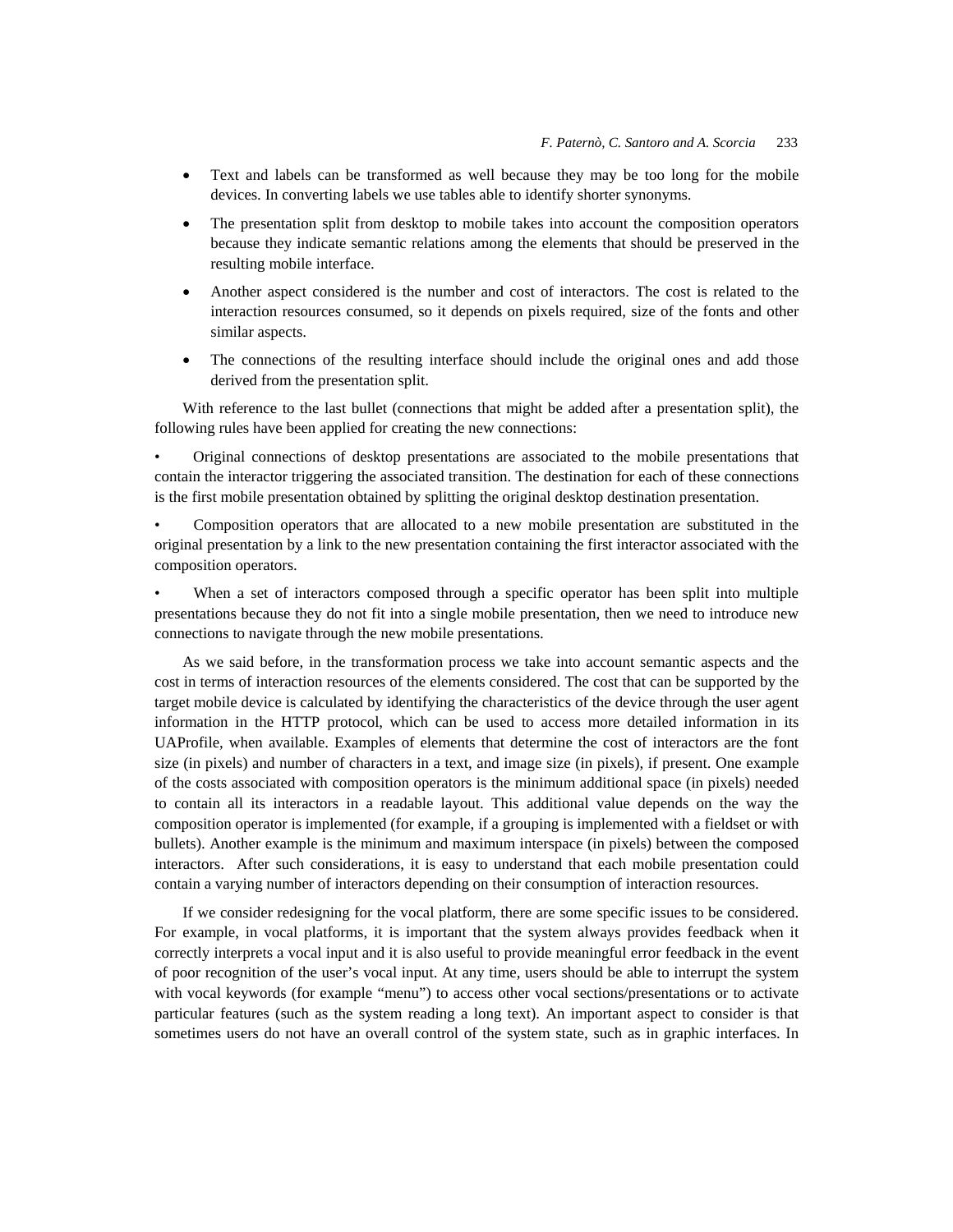fact, short term memory can be easily disturbed by any kind of distraction. Thus, a useful technique is to provide some indication about the interface state in the application after a period of silence (timeout). Another useful technique for dealing with this problem can be the use of speech titles and welcome or location sentences in each vocal presentation to allow users to understand their position and the subject of the current presentation and what input the system needs at that point.

Another important difference between speech and graphic interfaces is that the vocal platform supports only sequential presentations and interactions while the graphical ones allow concurrent interactions. Thus, in vocal interfaces we have to find the right balance between the logical information structure and the length of presentations. The analysis of the result of the reverse engineering provides useful information to understand how to organise the vocal version (for example what elements should be grouped) and then the arrangement is implemented using vocal constructs.

The main criteria of the redesign algorithm for the vocal platform are:

• During redesign for vocal interaction, elements regarding tasks unsuitable for the vocal platform (for example, long text inputs) are removed and labels which are too long are modified (with the help of a database of terms suitable for vocal activities).

Semantic relations among interactors in the original platform are maintained in the vocal platform, keeping interactors composed through the same composition operators in the same vocal presentation, and implementing them with techniques more suitable for the vocal device. For example, grouping of elements in the case of vocal interaction can be achieved by insert a delimiting sound or pause or using some keywords or a specific volume of the voice synthesizer.

• During the redesign phase, images are removed and substituted by alternative descriptions (ALT tag).

• The algorithm aims at providing a logical structure to vocal presentations avoiding too deep navigation levels because they may disorient users. To this end, only the highest level composition operators (in the case of nested operators) are used to split desktop presentations into vocal presentations.

• Composition operators that are allocated to new vocal presentations are substituted in the main vocal presentation that cannot contain them by a vocal link to the new presentation, which contains the first interactor associated with the composition operator.

## **8 Example Application**

This section presents an example application of our migration environment. In the example, John is planning to go on vacation and would like to buy a new camera. He decides to search for a bargain on an online auction website and accesses the "e-Bid" website through his desktop PC. He checks the information about the available cameras by looking at item descriptions and prices. He finds an interesting offer and accesses the page containing information about the selected camera. He then decides to bid on this item, but discovers that he has to register first, and thus starts filling out the long registration form required by the website. Suddenly, the alarm on the desktop reminds him about a meeting which is going to take place this afternoon at his office, so he has to leave. The form is too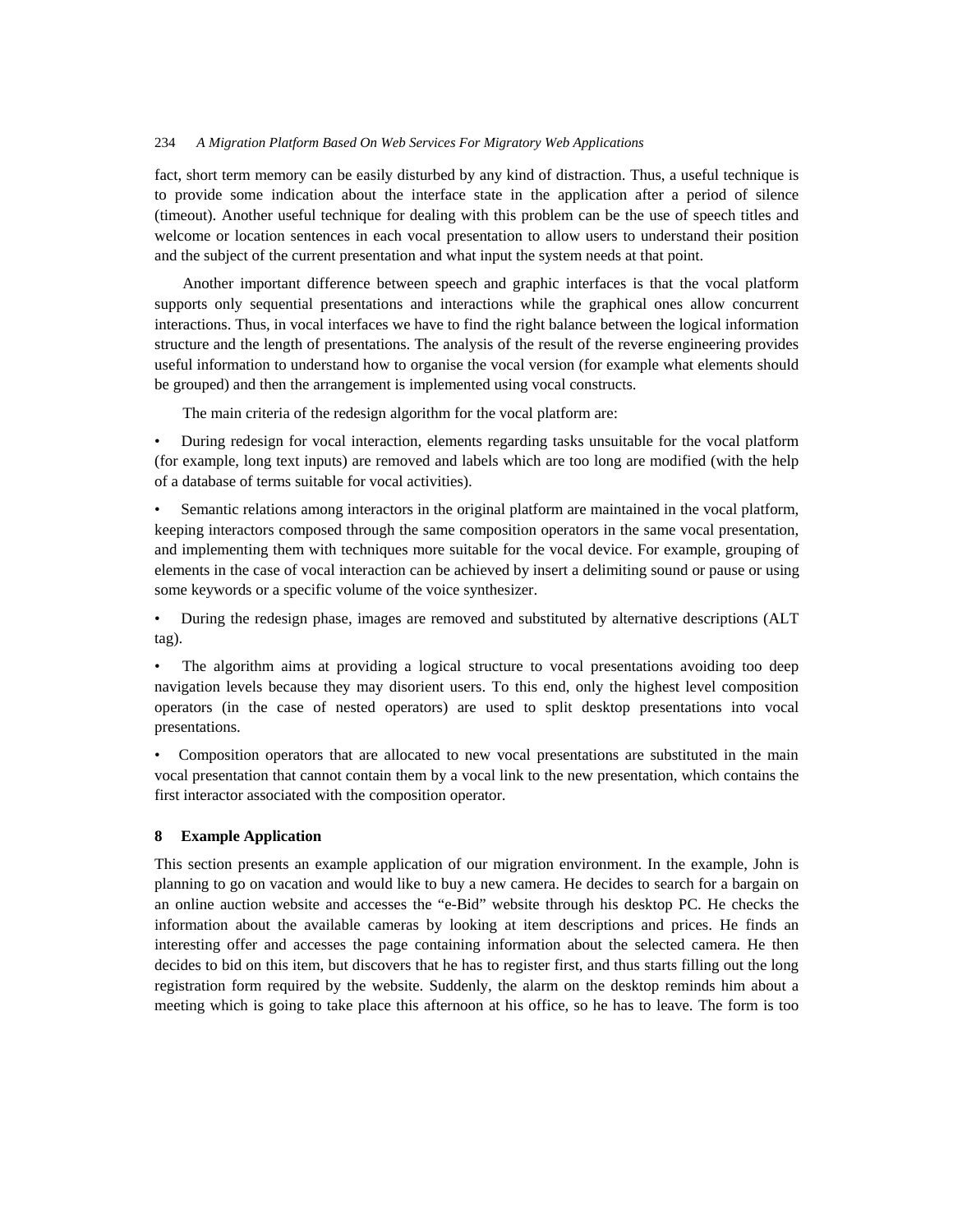long to be completed in time on the desktop PC, thus he quickly migrates the application to his PDA and goes out walking towards his car, while he continues filling in the form.

|                                                                                     | 2-12 C                                                  |
|-------------------------------------------------------------------------------------|---------------------------------------------------------|
|                                                                                     | Register: enter information - all * fields are required |
| Register: enter information                                                         | First name                                              |
| Your personal information - all fields are required                                 | John<br>Last name                                       |
| First name<br>Last name                                                             | Green                                                   |
| John<br>Green                                                                       | Street address                                          |
| Street address                                                                      | My house road                                           |
| My house road                                                                       | City                                                    |
| City                                                                                | The Town<br>State / Province                            |
| The Town                                                                            | Zip / Postal code<br>XYZXTV<br>Puerto Rico              |
| Zip / Postal code<br>State / Province<br>Country or Region                          | Primary Telephone<br>Country or Region                  |
| Puerto Rico<br>XYZXTV<br><b>United States</b>                                       | United States<br>12345678                               |
| Primary telephone                                                                   | Email address<br>john.green@myemail.com                 |
| 12345678                                                                            | Re-enter email address                                  |
| Telephone is required in case there are questions about your account.               |                                                         |
| Email address                                                                       | back<br>next<br>home                                    |
| john.green@myemail.com                                                              |                                                         |
|                                                                                     |                                                         |
| Valid email address is required to complete registration. Example: myname@yahoo.com |                                                         |
| Re-enter email address                                                              |                                                         |
|                                                                                     | e-Bel                                                   |
| Your User ID and Password - All fields are required                                 | Your User ID and Password - all * fields are required   |
| Create an e-Bet User ID                                                             |                                                         |
| check availability of user ID                                                       | Create an e-Bet User ID                                 |
|                                                                                     | Johnbet                                                 |
| Create password                                                                     | check availability of user ID                           |
|                                                                                     | Create password                                         |
| Retype password                                                                     |                                                         |
|                                                                                     | Retype password                                         |
| Secret question                                                                     |                                                         |
| Pick a suggested question<br>$\checkmark$                                           | Secret question<br>Pick a suggested question.           |
| Secret answer                                                                       | Secret answer                                           |
|                                                                                     |                                                         |
| Date of birth                                                                       |                                                         |
| -Month- v -Day- v Year                                                              | Reset<br>Submit                                         |
| I agree to the e-Bet conditions.                                                    | home<br>back                                            |
|                                                                                     |                                                         |
| Reset<br>Submit                                                                     |                                                         |
|                                                                                     |                                                         |
|                                                                                     |                                                         |
|                                                                                     |                                                         |
|                                                                                     |                                                         |
|                                                                                     |                                                         |
| Application: You have entered your e-Beat User ID                                   |                                                         |
| Johnber. If you want to check the availability of your                              |                                                         |
| e-Beat USER ID say availability; if you want to enter                               |                                                         |
| the password say password, or say reset if you want                                 |                                                         |
| to reset the application<br>User: availability                                      |                                                         |
| Application: your e-Beat USER id is not available. If                               |                                                         |
| you want to enter a new e-Beat User id say e-Beat                                   |                                                         |
| User ID followed by the new e-Beat User ID                                          |                                                         |
| User: e-Beat User ID Johnauction                                                    |                                                         |
| Application: The user ID is available, say password                                 |                                                         |
| to enter a password, say reset to reset the                                         |                                                         |
| application                                                                         |                                                         |
| User:                                                                               |                                                         |
|                                                                                     |                                                         |
|                                                                                     |                                                         |
|                                                                                     |                                                         |
|                                                                                     |                                                         |
|                                                                                     |                                                         |
|                                                                                     |                                                         |
|                                                                                     |                                                         |

Figure 6 Example of migration through different devices.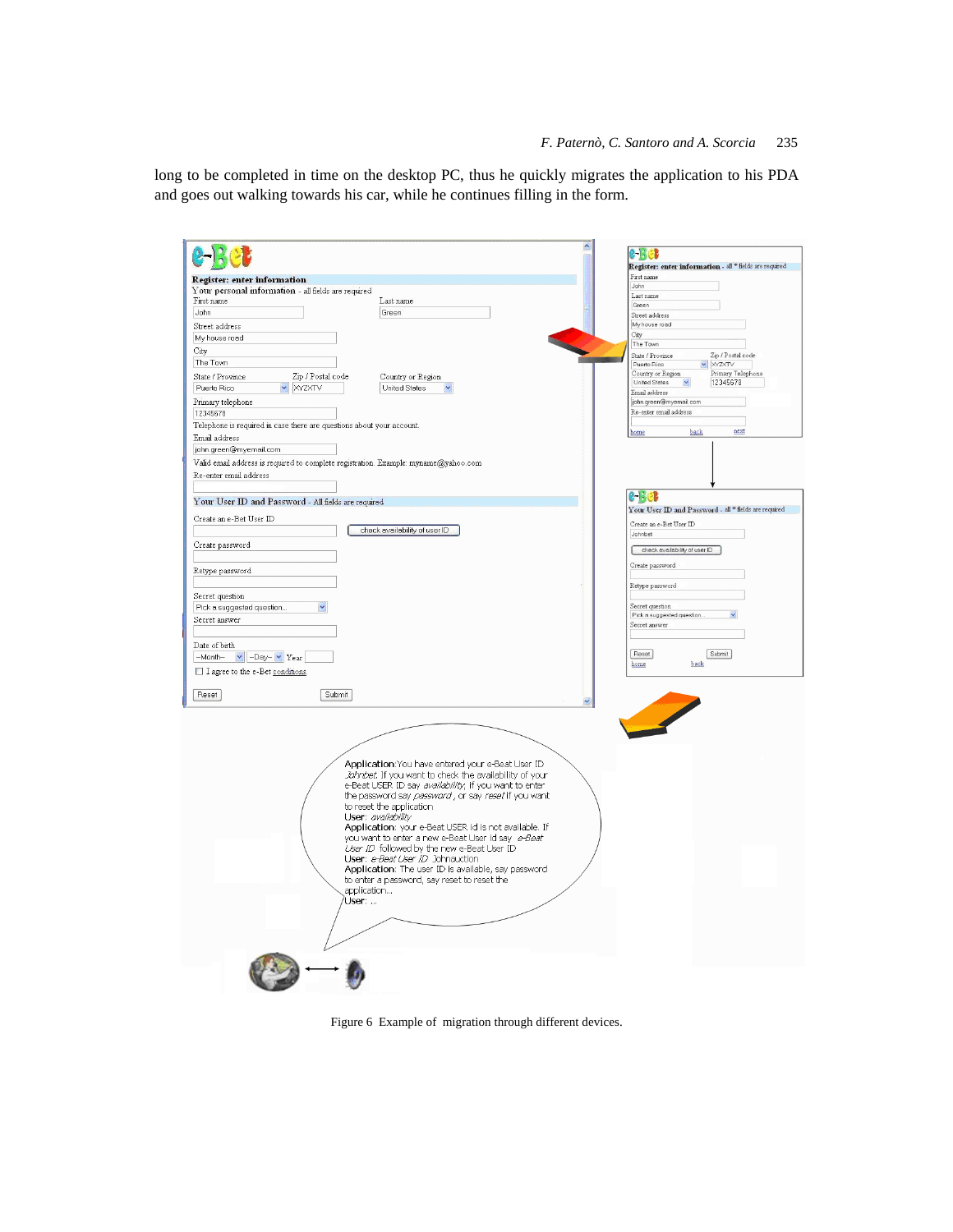Figure 6 shows the desktop form partially filled in and how it is transformed for the mobile device if migration is triggered at that time. After the reverse engineering phase, the original desktop interface is transformed into a composition of concrete/abstract objects. Then, the composition operators (indicating a semantic relationship among the objects involved) and the number and cost of the interactors of the various presentations are considered in order to redesign the original desktop page for the new device. As a result of this process, the long desktop form is split into two pages or presentations for the PDA. Additional connections are inserted for allowing the user to navigate from/to the two pages. Since the last input in the desktop interface was the email address then the mobile page supporting entering this piece of information is the one activated first in the mobile device. After completing the registration, John, with his PDA, places a bid on the camera before the auction ends in a matter of a few minutes, and then he is redirected to the page containing the camera description, where he can monitor the status of his bid.

In the example shown in Figure 6, two migrations occur: in the first migration (from desktop to PDA), the user partially completes the form, by providing only some information. The last information provided when the first migration is requested is the email address. As soon as the migration is activated, the migration server finds where the form filling was interrupted and then shows to the user the PDA presentation with the form partially filled (see PDA presentation on the top). Afterwards, the user continues interacting with the application: he re-enters the email address, as requested, and moves on the next PDA presentation (see PDA presentation on the bottom), by providing further information (e-Beat User ID). Still interacting with the PDA the user provides the user id (Johnbet, see bottom PDA presentation), and then a migration is requested towards to a vocal device. Indeed, while he is keeping an eye on the bidding, he enters his car and the application automatically migrates from the PDA to his mobile phone and can now be accessed through the vocal interface thanks to the wireless connection to the car voice system. Thus, the environment carries out a redesign of the application for the new platform (vocal) and therefore identifies how the user interface design should be adapted for the new platform.

Moreover, after having updated the new user interface with the data gathered from the user so far, the environment identifies the point where the user was before the migration and allows not starting from scratch but continuing the interaction from the point where it was left off. Indeed, the speaker says "You have entered your e-Beat User ID Johnbet. If you want to check the availability of your e-Beat USER ID say *availability*; if you want to enter the password say *password* , or say *reset* if you want to reset the application". The user replies saying "availability" and then the application makes aware the user of the fact that the user id is not available. Then the user is asked to provide a new ID. This time the ID is available and then John can continue his interaction with the auction system while driving towards his office.

#### **9 Conclusions**

This paper has presented an environment supporting migration of user interfaces, even with different modalities. The implementation of the system, from the architectural point of view, follows a serviceoriented architecture, with its corresponding benefits, both for the end user and for the developers of the system. Our prototype of the migration platform has been implemented in Java, with Web services used to communicate among the various parts.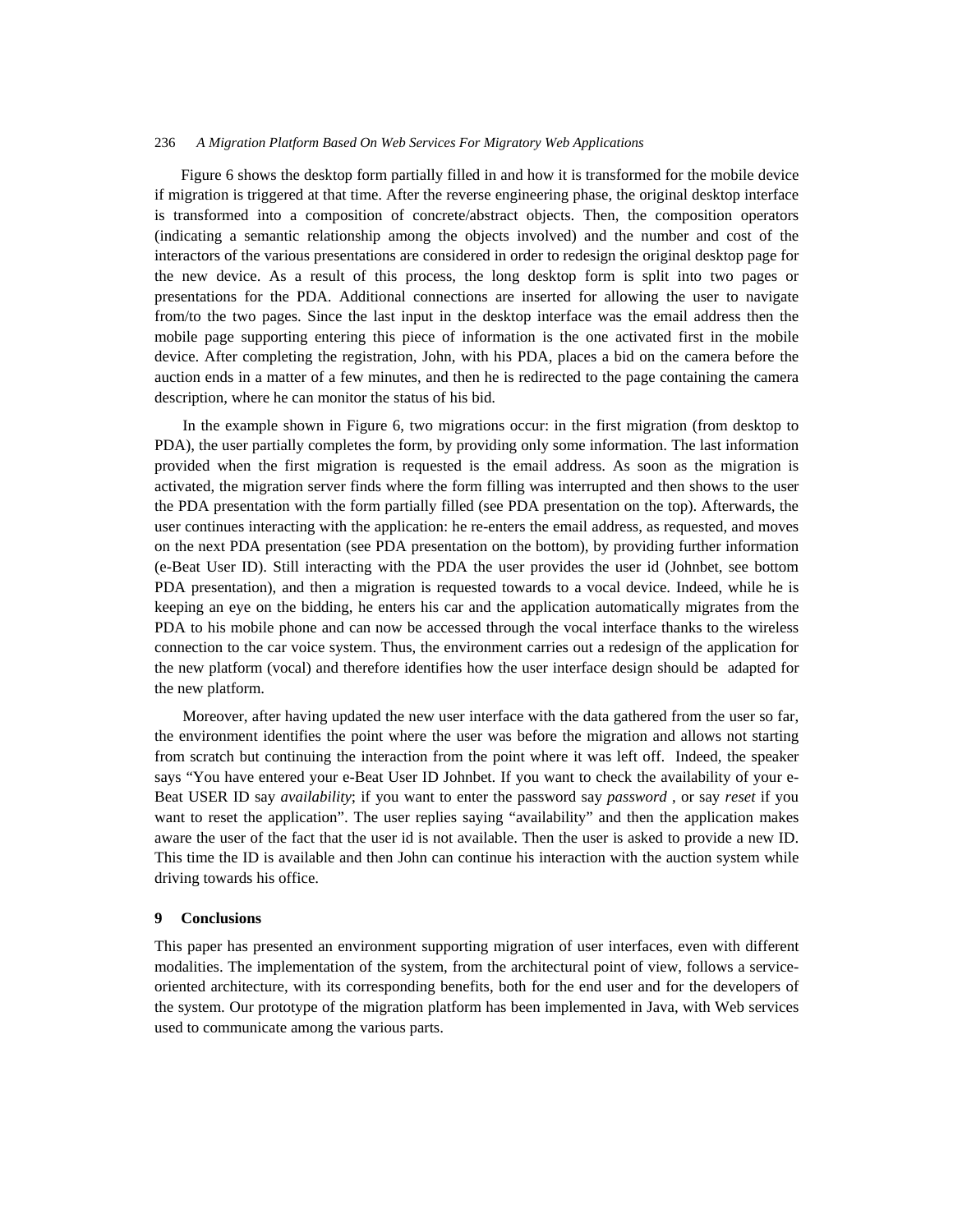The migration platform supports migration of existing Web applications, which can be developed with any authoring environments, and dynamically generates the user interfaces for different platforms by transforming and adapting the existing content. In addition, support for preserving the state of the user interface resulting from the user input is provided.

The user interfaces that can be generated by the system are implemented using XHTML, XHTML Mobile Profile, VoiceXML and Java for the Digital TV. We are now working on a new version of our environment which is able to generate also -based user interface implementations in other languages (for example Microsoft C#), even supporting different modalities.

The limitation of the current solution is that it is able to reverse engineer only Web pages implemented in (X)HTML. It can maintain JavaScripts, or functionality implemented in other languages, across the various versions automatically generated but it is not yet able to transform these parts depending on the target device capabilities. Another potential limitation is that our environment is not able to correct pages that were wrongly designed. Thus, when the input original interface (as it may happens nowadays) is quite complex and logically or semantically pertaining elements are not structurally connected, the splitting on different pages elements may not be optimal.

There are many applications that can benefit from migratory interfaces. In general, services that require time to be completed (such as games, booking reservations) or services that have some rigid deadline and thus need to be completed wherever the user is.

We have conducted a number of preliminary user studies with the objective of analyzing the user perception of interface migration and we have found the first results to be encouraging. However, we plan to carry out a further user study in the nearby future to better measure the effectiveness of the resulting interfaces.

## **Acknowledgements**

We thank Renata Bandelloni and Zigor Salvador for their help in the implementation of an early version of the migration infrastructure.

# **References**

- 1. Balme, L. Demeure, A., Barralon, N., Coutaz, J., Calvary, G.: CAMELEON-RT: a Software Architecture Reference Model for Distributed, Migratable and Plastic User Interfaces. In: Proceedings EUSAI '04, LNCS 3295, Springer-Verlag, 2004, 291-302.
- 2. Bandelloni R., Mori G., Paternò F., Dynamic Generation of Migratory Interfaces, Proceedings Mobile HCI 2005, ACM Press, pp.83-90, Salzburg, September 2005.
- 3. Bouillon, L., and Vanderdonckt, J.: Retargeting Web Pages to other Computing Platforms. In: Proceedings of IEEE 9th Working Conference on Reverse Engineering (WCRE'2002) Richmond, Virginia, 2002, IEEE Computer Society Press, 339-348.
- 4. Gajos K., Christianson D., Hoffmann R., Shaked T., Henning K., Long J., Weld D. S.: Fast and robust interface generation for ubiquitous applications. In: Proceedings UBICOMP'05, pages 37– 55. Springer Verlag, September (2005), LNCS 3660.